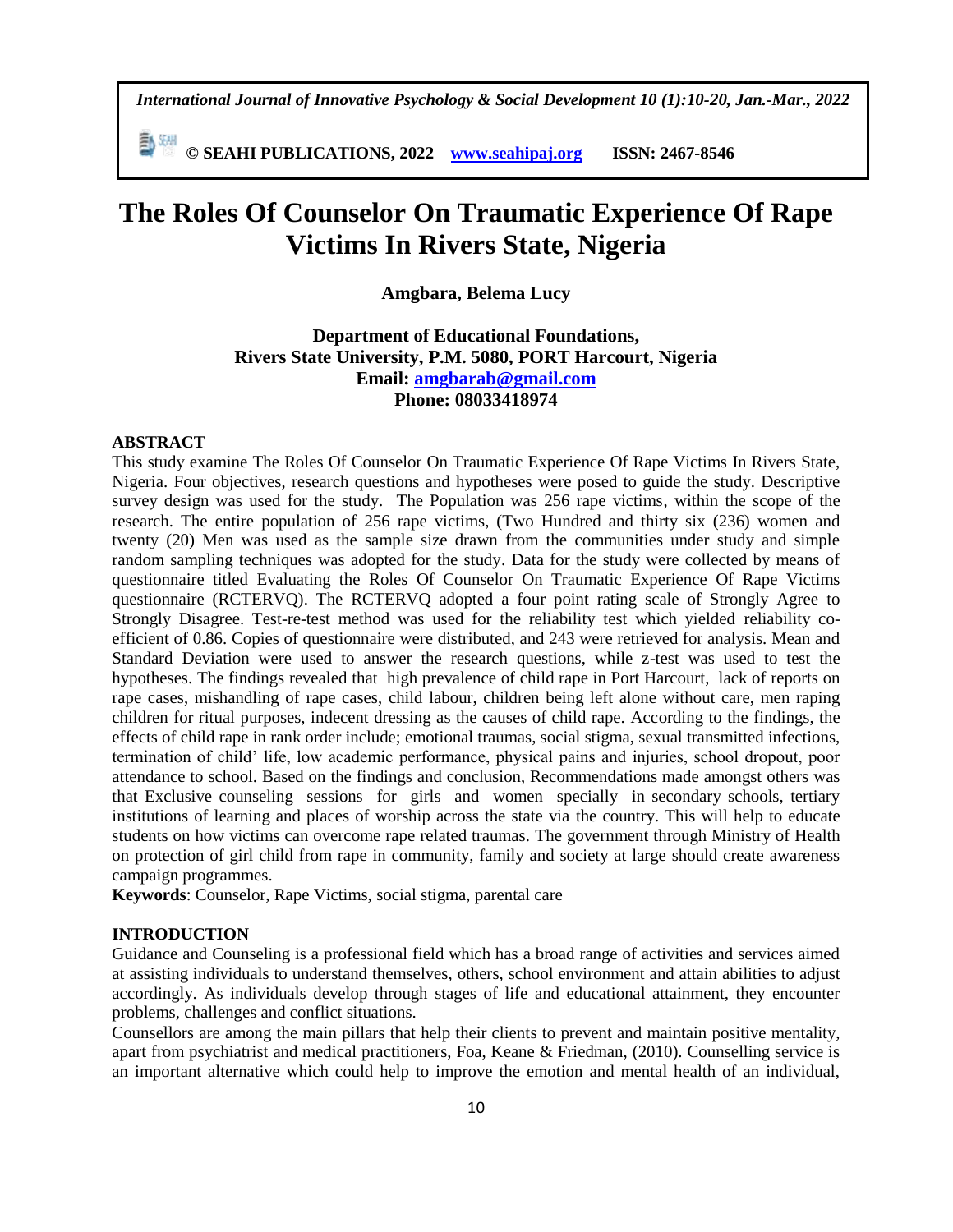Green (2011). Besides, counselling could offers guideline so that an individual would realize the importance of maintaining a healthy mentality as in congruent with the objective of the World Health Organization (WHO). A competent counsellor would be able to assist the traumatized victims to regain their emotional stability and improve mobility, Greenberg (2012). However, not every counsellor possesses the competency and expertise in the field of mental health and trauma particularly in recognizing the symptoms of mental disorder, diagnosing, and treating clients with mental disorder and trauma. There are cases whereby counsellors failed to diagnose accurately due to lack of knowledge in the field of mental health, mental disorder, mental illness or trauma. Counselors in virtually all settings work with clients who are survivors of trauma. Trauma can generally be defined as an exposure to a situation in which a person is confronted with an event that involves actual or threatened death or serious injury, or a threat to self or others' physical well-being (American Psychiatric Association, 2010). School counselors can be key players in promoting a trauma-sensitive environment at their schools. They are in a unique position to identify students affected by traumatic events and can provide the support and resources these students need. Certified school counselors implementing a data-informed school counseling program addressing academic, career and social/emotional development can have a positive impact at all levels of education.

Trauma is "an event in the subject's life defined by its intensity, by the subject's incapacity to respond adequately to it, and by the upheaval and long-lasting effects that it brings about in the psychical organization, Agbo, (2018). The Comprehensive Textbook of Psychiatry further defines psychological trauma as the "feeling of intense fear, helplessness, and loss of control and threat of annihilation" (Herman, 1997). Women who have experienced the trauma caused by sexual violence often show symptoms such as, anxiety, depression, negative self-image, social adjustment problems, phobia, and fear (Resick & Schnicke, 2012). Adult female victims of sexual violence often forego counseling or group support until they have exhausted their ability to manage these symptoms through their personal coping skills, which have varying levels of development and success. When and if the duration of these trauma symptoms persist and increase for longer than six month, diagnosis of Post-Traumatic Stress Disorder may be warranted (APA, 2013). Trauma has been a main worry which is related to the wellbeing of mental and physical health of human (Beck & Sloan, 2012: Brown et al, 2011; Solomon & Johnson, 2002).

Rape victims often speak of the shame that they experience. They talk of being mocked, ridiculed, denigrated, insulted, humiliated, and disparaged. When they go out in public, they risk being made fun of by villagers who parody songs in a demeaning way, using the victim's name, interrupt their conversation, or change subjects when the victim walks by, and whisper, giggle, or exchange knowing looks in her presence. Villagers may also point at the victim or stare at her with obvious disdain. A rape victim may also find that her behaviour, however ordinary, is seen as morally reprehensible and is unfairly associated with the rape, Alhassan, et al. (2013). Rape victims may no longer be able to look after or meet the needs of their children, whether for physical reasons (long convalescence from the injuries sustained, disability caused by the rape, etc.), psychological reasons (trauma, clinical depression, psychotic delirium) 4 or cultural reasons (in some societies, rape victims are not allowed to nurse or prepare food for their children). Even when they are allowed to fulfil their duties as parents, they often become irritable or aggressive towards their children.

Rape is a social malaise that conveniently finds its place among a long list of undesirable discrepant social behaviours that a developing economy like that of Nigeria has to contend with, but one hopes that with sustained public enlightenment and free but compulsory basic education at the primary education level, coupled with increased research into sundry variables that pertain to rape offenses, further escalation of rape incidents would be curtailed in due course of time, Achunike & Kitause (2014). However, rape as a concept has a cultural connotation that gives impetus to the way it is socially perceived, Ali (2018). In most Nigerian traditional cultures, sexual infidelity is viewed as a serious infraction against the established community norm of morality, hence offenders are severely punished. Unfortunately though, the punishment often prescribed is skewed in favour of the male offender while the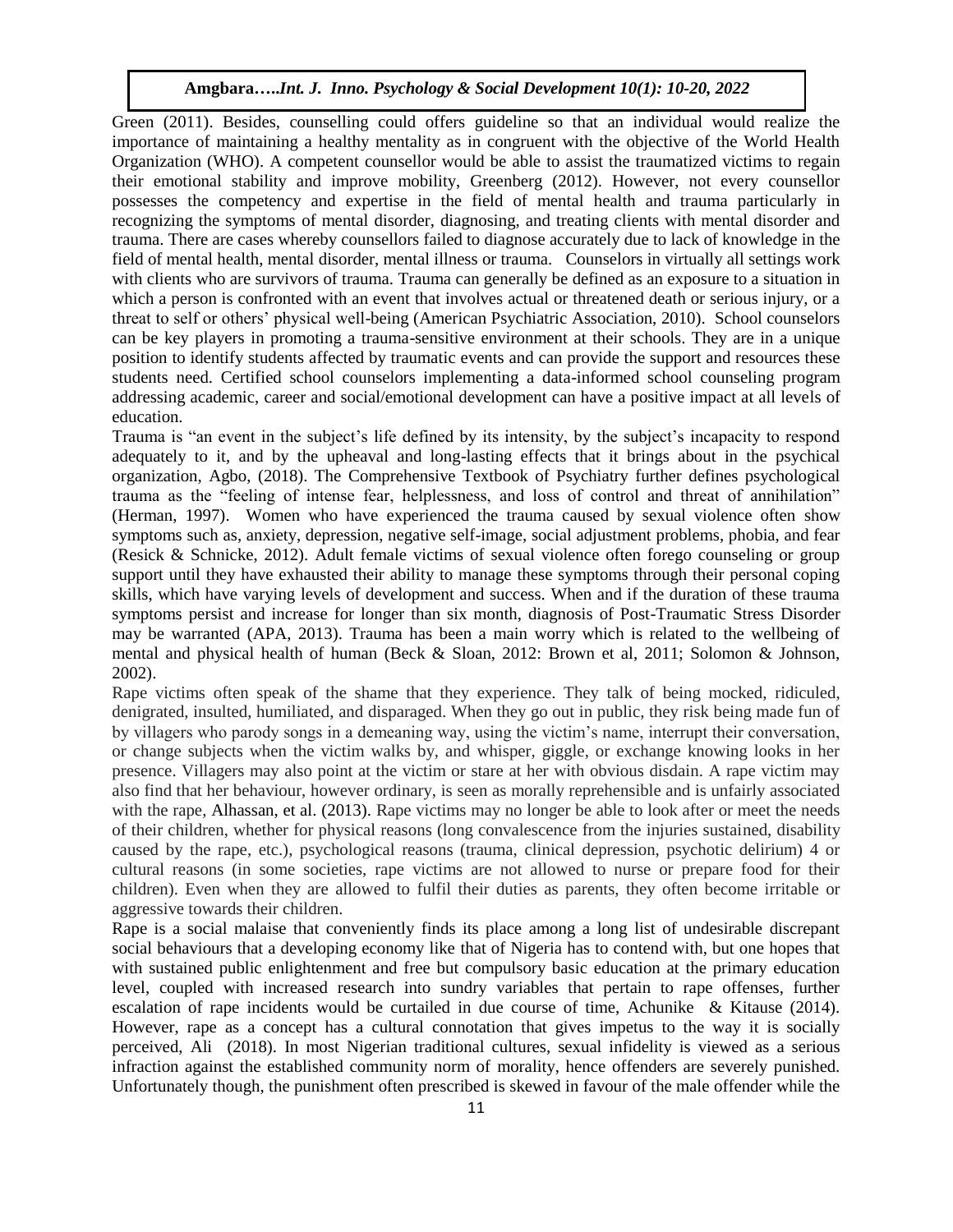female victim is stigmatized forever with the possible consequences of being socially branded, divorced or neglected by the husband, where she is already married, sentenced to social ostracization that may deny her the opportunity of getting a suitor to marry where she is yet unmarried, or at times sentenced to death where the community is yet fastened to the hard core traditional ways of doing things.

Rape is the act of forcefully having sex with someone against their will. Others have defined rape as a sexual penetration by one person against another person without the consent of the victim. However victims of rape have no age limit as babies, and the aged are vulnerable to this menace. Interestingly 90% of victims of rape are female. Rape is a denial of women self-preservation; it is the intrusion of their privacy, it is an inhuman and violent act. Rape victims are usually ashamed, humiliated, afraid, and there is little or no law to protect them, Agbo (2017). Even the law enforcement officers that are meant to protect these victims also assault them in different ways, even sexually. Rape in any society is generally not new even though not in any way acceptable. Rape is a type of sexual assault against mostly women. It is forced sex which means engaging one in sexual activity without the person's consent. Rape is not just unwanted sex but also a highly traumatic experience like other serious traumas (Ayinde, 2010). It is according to Centre for Law Enforcement Education (CLEEN Foundation, 2011) a form of sexual violence with devastating psychological, social and economic impact on the victims who are predominately women. Peters and Olowa (2010) consider rape as an immoral act which is not peculiar to any nation, race, creed or gender. The trend of reoccurrence of rape in the Nigerian society today constitutes a serious phenomenal threat to human existence and dignity (Babalola, 2013). Unfortunately, available statistics and records of rape across the country are not true representation of the actual rape incidences. Partly, because most rape victims never report their experiences for fear of being stigmatize and also because government seems not to release such crime statistics for public consummation. Most perpetrators of rape go scot free because they have not been reported, victims suffer lifelong shame, threat, rejection, trauma and behavior disorders, to mention a few.

Child rape is the involvement of a child in sexual activity that he or she does not fully comprehend and is unable to give informed consent to. It includes acts forceful or otherwise of inappropriate sexual solutionarian, genital touching or foundling, exposure of a child by an older person, intercourse through oral, anal or virginal penetration and attempted intercourse. Child rape is a criminal act that the perpetrators carried out using their over whelming influence, power, intimidation and even betrayal of trust impose on them by their victims to gain personal gratification to the detriment of the child. Many reports and findings have shown that child rape occurs at home and it involves family members of the victims that could include fathers, brothers, cousins and uncles. It occurs in schools by Male and in the neighborhood by neighbor and even family friends and caregivers and other supposedly trusted individuals. Rape becomes a global nightmare among women. It traverses ages, race, colour and nationality. Nigeria has, in recent times; been confronted with increasing vices such as insurgency, abduction, violence, armed robbery and kidnapping among others; leaving women at the receiving end; Rape is a horrific experience that most women would not want to talk about hence, resulting in several unreported rape instances in the country. Rape, according to Akinde, Adewuyi and Sulaiman (2010), is a pandemic crime that is characteristically under reported worldwide. It is however, known to have high prevalence in Nigeria. This has been variously attributed social and economic disempowerment and poor or non-prosecution of sex offenders. The silent culture among women, observed to exist even among concerned interest groups and authorities in Nigeria is quite worrisome. The victims who report rape cases, receive legal assistance, medical attention and psychological help, but very difficult to handle or assist those unreported who choose to keep the incident private, because of silence does not also wipe the anger, trauma, frustration, depression, suicidal tendencies and the feeling of being cheated. The crime rape as a sexual assault among others is the most injuries that its perpetration can inflict on other individuals. These crimes are devastating, extending beyond the initial victimization of such consequences as unwanted pregnancy, sexually transmitted infections, post traumatic stress disorders, depression, anger, shock and disbelief, anxiety, lowered self esteem, self hatred, strained social relationship and to mention a few. Neikerk (2006) noted that rape victims are often dealing with much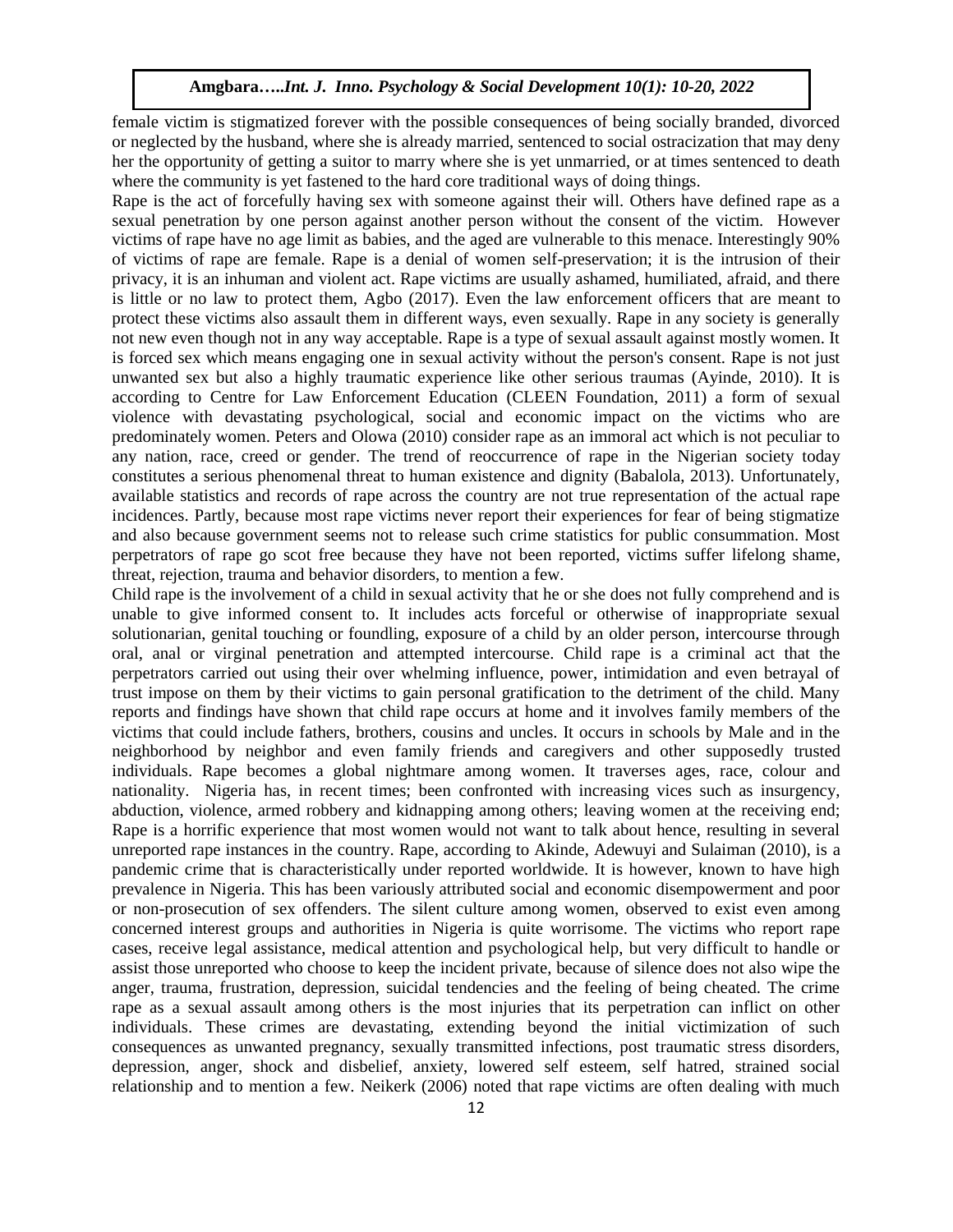more than rape, they are subjected to "secondary trauma", which is worse than rape itself. Immediately, after the rape, they often expressed by crying, sobbing, tenseness, nauseas or restlessness Collins (2007). They could be also flooded with feelings of terror and concern for safety CLEEN Foundation (2011) noted that victims go through the same traumatic investigation demeaning trial, stigma and a similar process of recovery. Indeed, rape is a very serious form of violence that can have life-shattering effects on its victim Babalola (2013). Rape is a form of sexual violence with severe reproduction health, social and psychological implications. (Mitchal & Adenike, 2015), Sexual assault encompasses a range of acts including coerced sex in marriages and deterring relationships, rape by strangers, organized rape in war, sexual harassment (including demands of sex for jobs or school grade) and 'rape of children, trafficking of women and girls and focused exposure to pornography. This study therefore intended to investigate the Roles of Counselor on Traumatic Experience of Rape victims in Rivers State, Nigeria.

## **Statement of the Problem**

Rape as a sexual assault has been recognized as a serious public health and social problem resulting not only in great physical, and psychological impact but also in behavioural problems to victims. Whether rapes are reported or not, the fact is that all rape victims suffer the same consequences. Severe and longlasting emotional disorders could occur after a variety of traumatic events such as physical assaults particularly rape. Emotional disorder that follows a trauma is known as Post Traumatic Stress Disorder (PTSD). According to Barlow and Durand (2009), exposure to a traumatic event may create profound fear and helplessness, victims may re-experience the event through memories, nightmares and even have flashbacks of the events and develop tendencies of avoiding anything that reminds them of the traumatic event. Since studies have shown that rape comes with psychological trauma, devastation and emotional stress among other challenges according to Ayinde (2010), immediate skillful psychological interventions following rape will prevent a development of long-term adjustment problems and strengthen adaptive resources. Rape is not only a problem that concerns and bothers its victims but one that greatly concerns families, relatives, those affected and counselors as well as psychologists among others. Considering the risk associated with sexual assaults, it is paramount that counselors intervene. Counselors through the national body CASSON can organize public awareness campaign to educate the public. Encourage families of victims to seek immediate medical and counseling assistance. Giving radio and television adverts on managing rape with slogans "a stitch in time saves nine" in rape and sexual assault. Educating parents and guardians to look out for likely rape related risky behaviors in their children; assuring the public of confidentiality in interacting with professional counselors and to mention a few. Thus, this study investigates the roles of counselors on traumatic experience of rape victims in Rivers State, Nigeria.

#### **Purpose of the Study**

The purpose of the study was to investigate the Roles of Counselor on Traumatic Experience of Rape victims in Rivers State, Nigeria

- 1. To determine whether lack of parental cares causes rape.
- 2. To determine whether indecent dressing by women can seduce men to rape.
- 3. To investigate whether watching pornographic magazines or movies causes rape.
- 4. To investigate whether inequality by men causes women's rape.

# **Research Questions**

- 1. To what extent does lack of parental care causes rape?
- 2. To what extent does indecent dressing by women can seduce men to rape?
- 3. To what extent does watching pornographic magazines and movies causes rape?
- 4. To what extent does inequality by men causes women's rape?

## **Research Hypotheses**

The following are the hypotheses formulated for the study:

- 1. There is no significant difference between the mean responses of male and female on how lack of parental care causes rape.
- 2. There is no significant difference between the mean responses of male and female on how indecent dressing by women can seduce men to rape.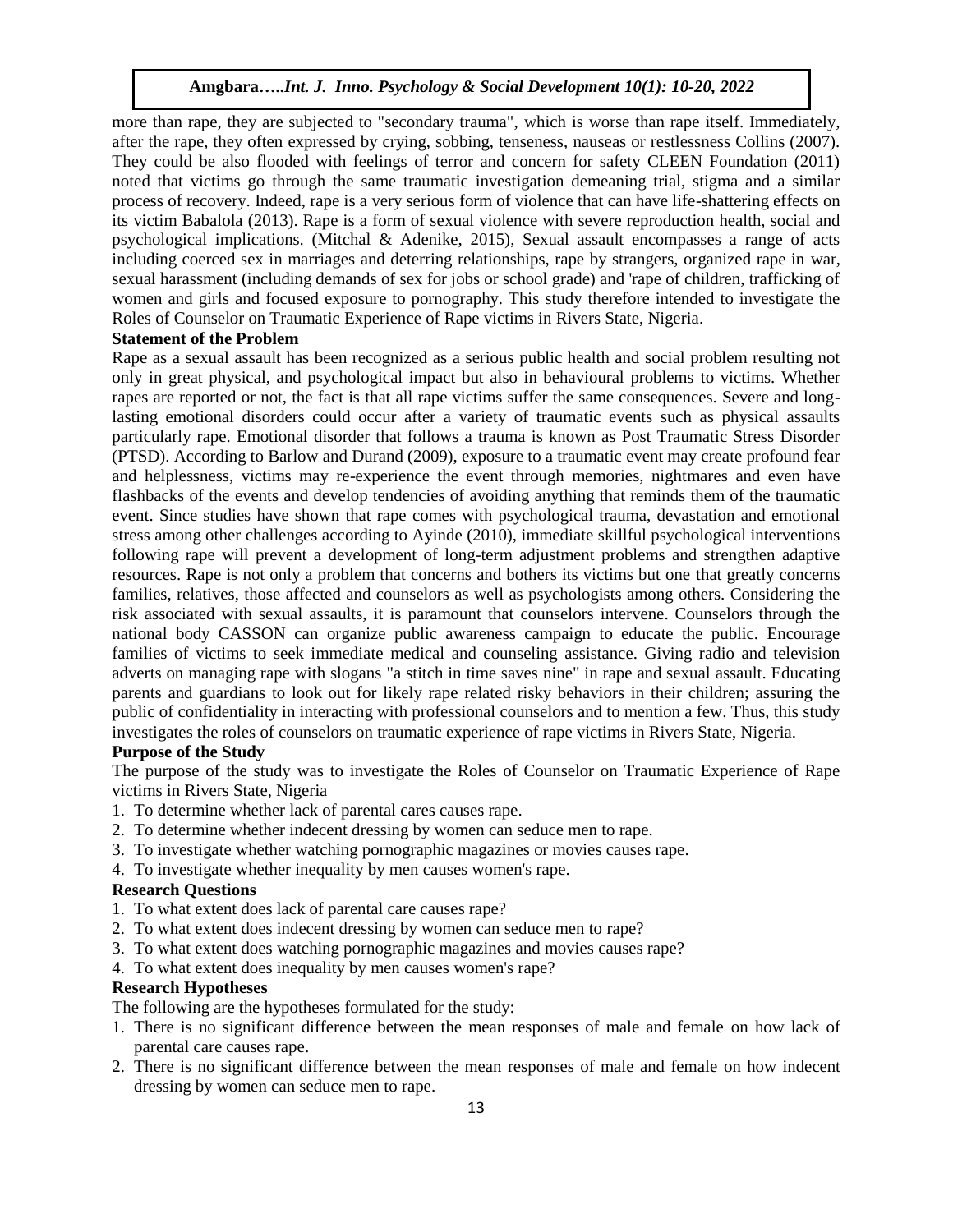- 3. There is no significant difference between the mean responses of male and female on how watching pornographic magazines and movies causes rape
- 4. There is no significant difference between the mean responses of male and female on how inequality by men causes women's rape

## **METHODOLOGY**

The study adopted a descriptive survey research which sought to examine the Roles of Counselor on Traumatic Experience of Rape victims in Rivers State, Nigeria. This design sought to collect information from the subjects without the manipulation of any variable. The study area was Rivers State, Nigeria. The population consists 256 rape victims, within the scope of the research. The entire population of 256 rape victims, (Two Hundred and thirty six (236) women and twenty (20) Men was used as the sample size drawn from the communities under study and simple random sampling techniques was adopted for the study. The Local Government studied by the researcher was Port Harcourt City Local Government Area. Data for the study were collected by means of questionnaire developed by the researcher from insight gained from reviewed works. The questionnaire has two Parts A and B. Part A sought information on the selected personal background of the respondents, and it contained four items as to ensure that the respondents were actually women and men in the communities in the choice area of the researcher. Part B sought information on the view of the respondents regarding the study with 31 questions items. The questionnaire adopted a four point rating scale of Strongly Agree ( $SA - 4$ points), Agree ( $A - 3$ points), Disagree ( $D - 2$  points), and Strongly Disagreed (SD-1 point) for research question two. The instrument was validated by three experts and the reliability for the instrument was determined using Cronbach Alpha reliability coefficient which yielded 0.86. The instrument was distributed by the researcher and three research assistants. Out of 256 copies of the questionnaire distributed 243 were filled properly and returned for data analysis representing 95.21% return rate. Mean with standard deviation was used to answer the research questions while z-test was used to test the null hypotheses that guided the study. The null hypothesis was rejected where the z-calculated value was more than the z-table value otherwise it was not rejected.

## **RESULTS**

#### **The results obtained from the respondents is shown below:**

The result of the study was presented according to the research questions and null hypotheses that guided the study.

**Research Question 1:** *To what extent does lack of parental care causes rape?*

| Table 1: Mean and Standard Deviation on how lack of parental care causes rape $(N = 243)$ |  |  |
|-------------------------------------------------------------------------------------------|--|--|
|-------------------------------------------------------------------------------------------|--|--|

|              |                                                                                       | $Male = 20$ |      |                |       | Female $= 223$ |         |  |
|--------------|---------------------------------------------------------------------------------------|-------------|------|----------------|-------|----------------|---------|--|
| S/N          | <b>Item Statements</b>                                                                | x           | SD.  | <b>Remarks</b> | ≅     | SD.            | Remarks |  |
| $\mathbf{1}$ | Mishandling of rape cases encourages<br>rapists to rape more                          | 2.50        | 1.12 |                | 2.84  | 1.07           |         |  |
| 2            | Lack of reports on rape by rape victims 3.00<br>encourages rapists in their evil acts |             | 1.00 |                | 3.20  | 0.88           |         |  |
| 3            | Excessive consumption of alcoholic 3.15<br>beverages by students                      |             | 1.01 |                | 3.22  | 0.98           |         |  |
| 4            | Children who are usually left alone 3.20<br>without care are exposed to rape          |             | 0.87 |                | 3.04  | 1.01           |         |  |
|              | Total Mean & SD                                                                       | 11.85       | 4.00 |                | 12.30 | 3.94           |         |  |
|              | Grand Mean & SD                                                                       | 2.96        | 1.00 |                | 3.07  | 0.98           |         |  |

Source: Field Survey, (2020)

Table 4.1 which is for research question one showed that all the items were agreed. The respondents agreed that lack of parental care causes rape are; Mishandling of rape cases encourages rapists to rape more, Lack of reports on rape by rape victims encourages rapists in their evil acts and Excessive consumption of alcoholic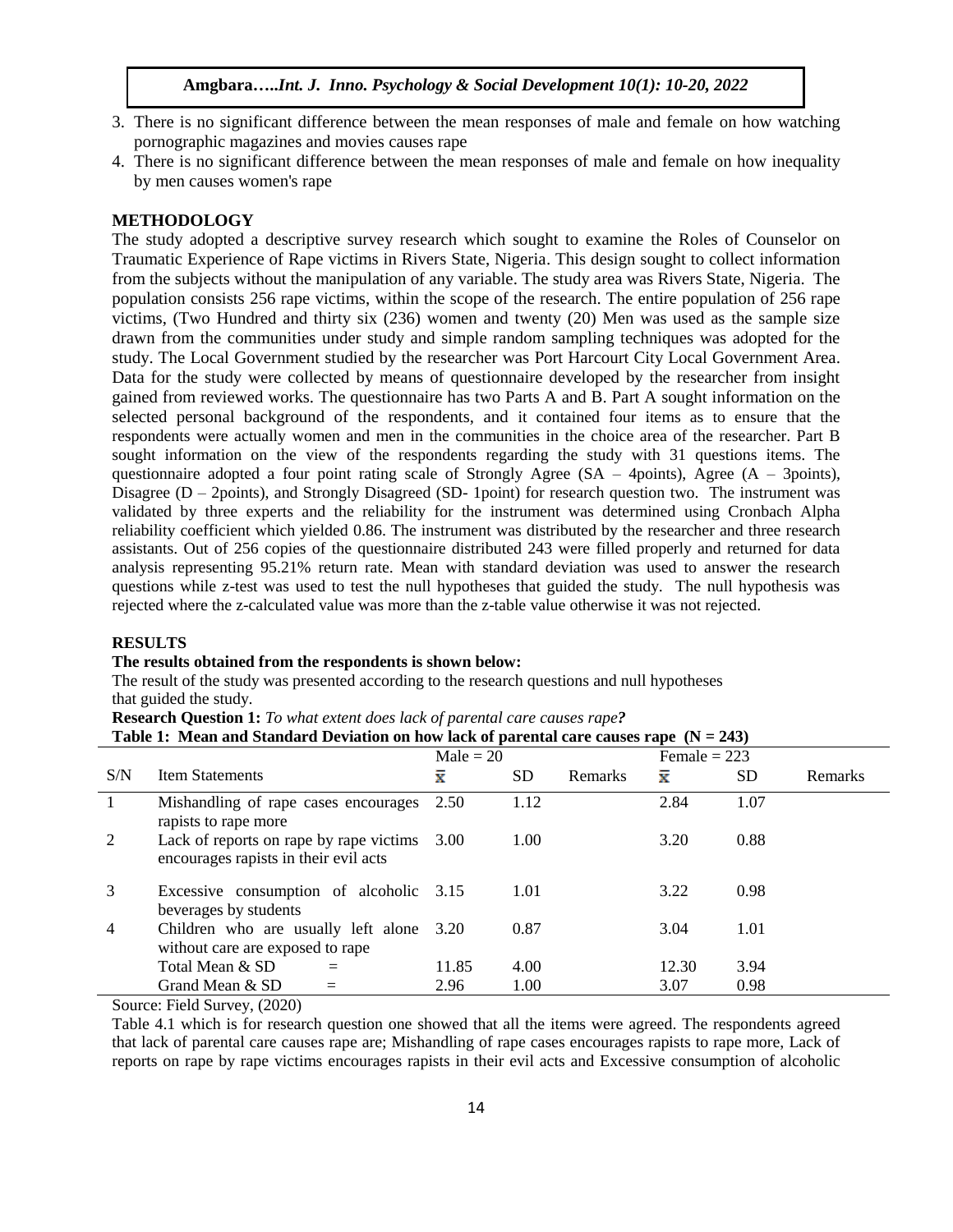beverages by students. The confirmation was made with a grand mean of 3.14 and standard deviation of 0.78 for Male while that of Female were 13.02 and 0.93 for mean and standard deviation.

|                | $-44Jb$                                                                                                |             |           |         |                |      |         |
|----------------|--------------------------------------------------------------------------------------------------------|-------------|-----------|---------|----------------|------|---------|
|                |                                                                                                        | $Male = 20$ |           |         | Female $= 223$ |      |         |
| S/N            | <b>Item Statements</b>                                                                                 | ≅           | <b>SD</b> | Remarks | x              | SD   | Remarks |
| 1              | Indecent dressing among children<br>lures rapists into raping them.                                    | 3.35        | 0.91      |         | 3.17           | 0.90 |         |
| 2              | Indecent dressing has little to do 2.90<br>with rape. Offenders<br>will rape, indecent dressing or not |             | 0.99      |         | 3.04           | 1.03 |         |
| 3              | Wearing of short dresses that<br>expose the thigh and underwear                                        | 3.25        | 0.99      |         | 3.22           | 0.87 |         |
| $\overline{4}$ | Wearing of torn or worn-out<br>clothes                                                                 | 2.75        | 1.04      |         | 2.99           | 0.94 |         |
|                | Total Mean & SD<br>$=$                                                                                 | 12.25       | 3.93      |         | 12.42          | 3.74 |         |
|                | Grand Mean & SD                                                                                        | 3.06        | 0.98      |         | 3.10           | 0.93 |         |

**Research Question 2**: *To what extent does indecent dressing by women can seduce men to rape?*  **Table 2: Mean and Standard Deviation on how indecent dressing by women can seduce men to rape (N = 243).**

Source: Field Survey, (2020)

Table 4.2 which is for research question two showed that all the items were agreed. The respondents agreed that Indecent dressing among children lures rapists into raping them, Wearing of short dresses that expose the thigh and underwear and Wearing of torn or worn-out clothes. The confirmation was made with a grand mean of 2.93 and 3.33 while standard deviation of 0.63 and 0.98 for both Male and Female. **Research Question** 3: *To what extent does watching pornographic magazines and movies causes rape?*

# **Table 43: Mean and Standard Deviation on how watching pornographic magazines and movies**  causes rape  $(N = 243)$

|                |                                                                                                                               | $Male = 20$        |           |         |       | Female $= 223$ |                |  |
|----------------|-------------------------------------------------------------------------------------------------------------------------------|--------------------|-----------|---------|-------|----------------|----------------|--|
| S/N            | <b>Item Statements</b>                                                                                                        | $\bar{\mathbf{x}}$ | <b>SD</b> | Remarks | ≅     | <b>SD</b>      | <b>Remarks</b> |  |
| $\mathbf{1}$   | Rape victims are tricked into the ordeal 3.45<br>with the promise of money                                                    |                    | 0.86      |         | 3.38  | 0.89           |                |  |
| 2              | Rape is never a planned crime, rapists 3.15<br>pounce on their victims wherever and<br>whenever the opportunity avails itself |                    | 0.91      |         | 2.94  | 1.08           |                |  |
| 3              | Rape is carefully planned and carried 3.50<br>out with precision                                                              |                    | 0.87      |         | 3.47  | 0.86           |                |  |
| $\overline{4}$ |                                                                                                                               | 3.05               | 1.02      |         | 3.35  | 0.84           |                |  |
|                | Total Mean & SD                                                                                                               | 13.15              | 3.66      |         | 13.14 | 3.67           |                |  |
|                | Grand Mean & SD                                                                                                               | 3.287              | 0.91      |         | 3.28  | 0.91           |                |  |

Source: Field Survey, (2020)

Table 4.3 which is for research question three showed that all the items were agreed. The respondents agreed that Rape is never a planned crime, rapists pounce on their victims wherever and whenever the opportunity avails itself. Rape is carefully planned and carried out with precision. The confirmation was made with a grand mean of 2.98 and 3.34 and standard deviation of 0.66 and 0.78 as responses of the respondents on both Male and Female.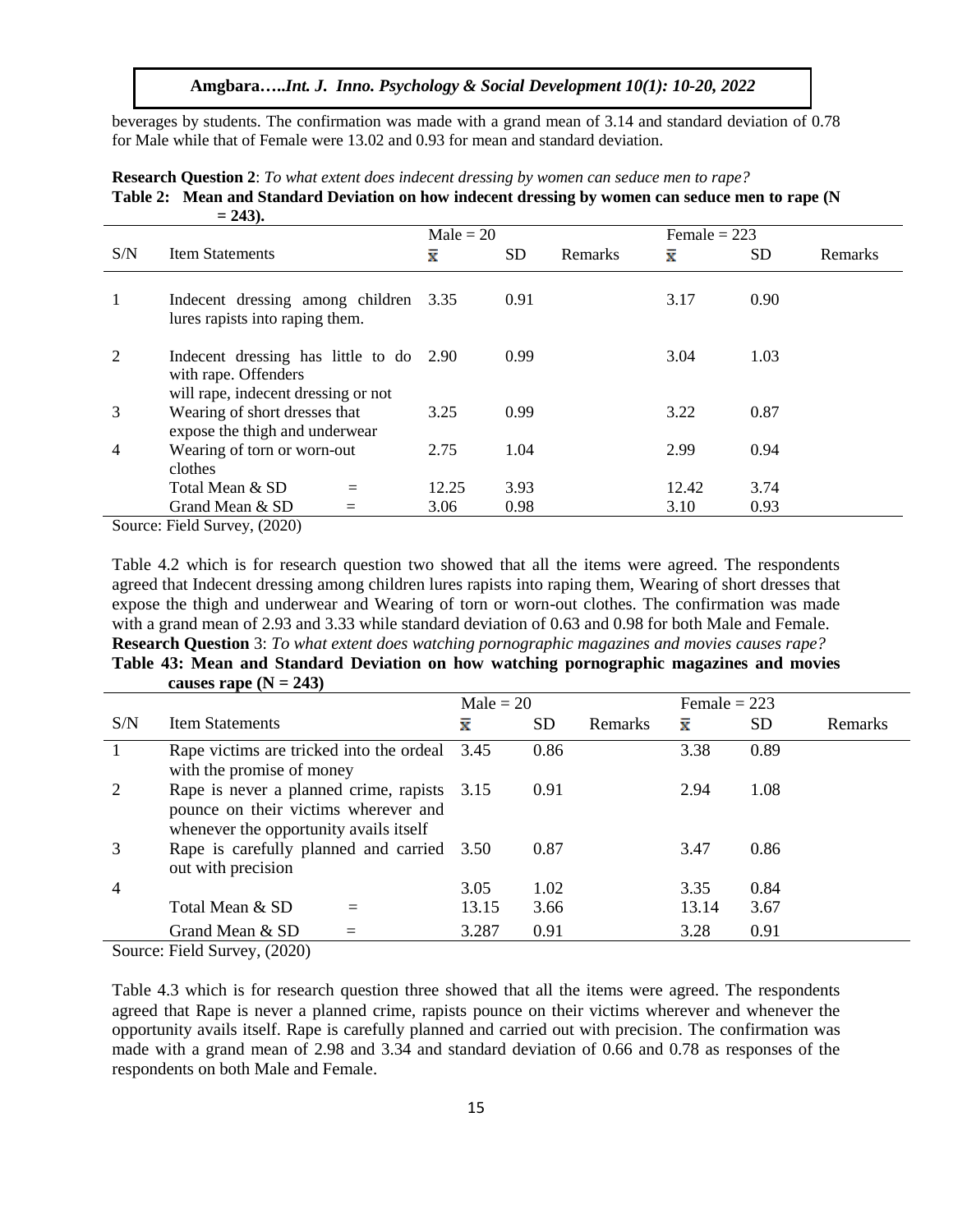**Amgbara…..***Int. J. Inno. Psychology & Social Development 10(1): 10-20, 2022*

| <b>Lavic 4.</b> Initial and Standard Deviation on the inequality by filed causes women stape: $(11 - 243)$ |                                                                                               |             |      |         |                |      |         |  |
|------------------------------------------------------------------------------------------------------------|-----------------------------------------------------------------------------------------------|-------------|------|---------|----------------|------|---------|--|
|                                                                                                            |                                                                                               | Male $= 20$ |      |         | Female $= 223$ |      |         |  |
| S/N                                                                                                        | <b>Item Statements</b>                                                                        | x           | SD.  | Remarks | x              | SD.  | Remarks |  |
| $\mathbf{1}$                                                                                               | Injuries and pains sustained during rape<br>may prevent a victim from attending<br>school     | 2.65        | 1.11 |         | 3.20           | 0.87 |         |  |
| 2                                                                                                          | Emotional traumas due to rape may 2.90<br>result to low academic performance                  |             | 1.09 |         | 3.00           | 1.06 |         |  |
| 3                                                                                                          | Sexual transmitted infections including 3.65<br>HIV may terminate child life and<br>education |             | 0.79 |         | 3.30           | 0.82 |         |  |
| 4                                                                                                          | The woman appears to be in pain 2.95<br>because of the violence                               |             | 0.97 |         | 3.17           | 0.95 |         |  |
|                                                                                                            | Total Mean & SD                                                                               | 12.15       | 3.96 |         | 12.67          | 3.70 |         |  |
|                                                                                                            | Grand Mean & SD                                                                               | 3.03        | 0.99 |         | 3.16           | 0.92 |         |  |

**Research Question 4:** *To what extent does inequality by men causes women's rape?*  Table 4: Mean and Standard Deviation on the inequality by men causes women's  $\text{range}^2 (N - 243)$ 

Source: Field Survey, (2020)

Table 4.4 which is for research question four showed that all the items were agreed. The respondents agreed that Injuries and pains sustained during rape may prevent a victim from attending school and Emotional traumas due to rape may result to low academic performance. The confirmation was made with a grand mean of 2.98 and 3.12 and standard deviation of 0.83 and 1.03 respectively.

#### **Test of Hypotheses**

Hypotheses 1: **There is no significant difference between the mean responses of male and female on how lack of parental care causes rape.**

**Table 5: Z-test Analysis of Mean Ratings of Lecturers and students on how male and female on how lack of parental care causes rape.**

| Respondents             |     | $\bar{\mathbf{x}}$ | <b>SD</b> | Std Error DF |     | $\mathbf{D}$ | z-cal z-crit |      | Decision |
|-------------------------|-----|--------------------|-----------|--------------|-----|--------------|--------------|------|----------|
| Male                    | 20  |                    | 2.96 1.00 |              |     |              |              |      |          |
|                         |     |                    |           | 0.05         | 241 | 0.05         | 0.5          | 1.96 | Accepted |
| Female                  | 223 | 3.07               | 0.98      |              |     |              |              |      |          |
| $C = \Gamma$ 110 $2020$ |     |                    |           |              |     |              |              |      |          |

Source: Field Survey, 2020

The data in table 1 revealed that the calculated z-test value of students Male and female was 0.5, while the critical t-value was 1.96 at a degree of freedom of 241 at 0.05 significant levels.

**Hypothesis 2: There is no significant difference between the mean responses of male and female on how indecent dressing by women can seduce men to rape.**

**Table 6: z- test Analysis of the Mean Ratings of male and female on how indecent dressing by women can seduce men to rape.**

| Respondents | N   | $\bar{\mathbf{x}}$ | <b>SD</b> | Std   | DF  | $\mathbf{D}$ | $Z$ -     | z-crit | Decision |
|-------------|-----|--------------------|-----------|-------|-----|--------------|-----------|--------|----------|
|             |     |                    |           | Error |     |              | cal       |        |          |
| Male        | 20  | 3.06               | 0.98      |       |     |              |           |        |          |
|             |     |                    |           | 0.05  | 241 | 0.05         | 0.18 1.96 |        | Accepted |
| Female      | 223 | 3.10               | 0.93      |       |     |              |           |        |          |

Source: Field Survey, 2020

The data in table 2 revealed that the calculated z-test value of male and female was 3.06 and 3.10, while the critical t-value was 1.96 at a degree of freedom of 241 at 0.05 significant levels.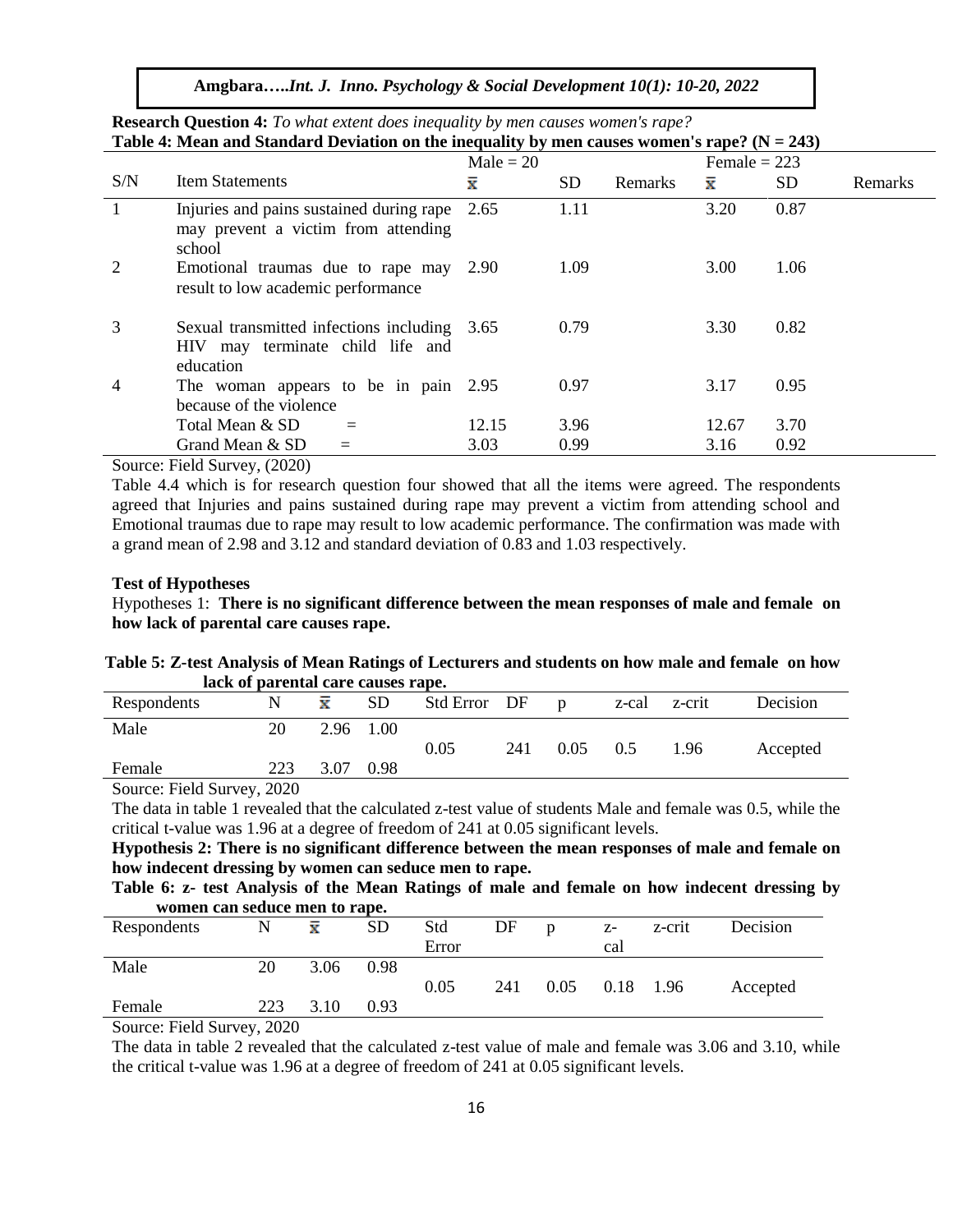**Hypothesis 3: There is no significant difference between the mean responses of male and female on how watching pornographic magazines and movies causes rape**

| magazines and movies causes rape |     |       |           |       |     |              |       |        |          |
|----------------------------------|-----|-------|-----------|-------|-----|--------------|-------|--------|----------|
| Respondents                      | N   | x     | <b>SD</b> | Std   | DF  | $\mathbf{D}$ | z-cal | z-crit | Decision |
|                                  |     |       |           | Error |     |              |       |        |          |
| Male                             | 20  | 3.287 | 0.91      |       |     |              |       |        |          |
|                                  |     |       |           | 0.04  | 248 | 0.05         | 0.01  | 1.96   | Accepted |
| Female                           | 223 | 3.285 | 0.91      |       |     |              |       |        |          |

**Table 7: Z-test Analysis of Mean Ratings of male and female on how watching pornographic** 

The data in table 3 revealed that the calculated t-test value of Male and Female was 241 and mean scores 3.287 (Male) 3.285 (female) respectively, while the critical t value was 1.96 at degree of freedom of 241 at 0.05 significance level..

**Hypothesis 4**: There is no significant difference between the mean responses of male and female on how inequality by men causes women's rape

**Table 6: Z-test Analysis of Mean Ratings of responses of male and female on how inequality by men causes women's rape**

| Respondents | N   | $\bar{\mathbf{x}}$ | <b>SD</b> | Std   | DF  | $\mathbf{D}$ | z-cal | z-crit | Decision |
|-------------|-----|--------------------|-----------|-------|-----|--------------|-------|--------|----------|
|             |     |                    |           | Error |     |              |       |        |          |
| Male        | 20  | 3.03               | 0.99      |       |     |              |       |        |          |
|             |     |                    |           | 0.05  | 241 | 0.05         | 0.59  | 1.96   | Accepted |
| Female      | 223 | 3.16               | 0.92      |       |     |              |       |        |          |

The data in table 8 revealed that the calculated t-test value of male and female was 243 and mean scores 3.03 (male) 3.16 (Female) respectively, while the critical t value was 1.96 at degree of freedom of 241 at 0.05 significance level.

## **DISCUSSION**

The findings of this study revealed lack of parental care, indecent dressing, watching of pornographic magazines or movies and 'number of women raped is more than men in Rivers State. The findings indicated that lack of report of rape cases by rape victims increases the problem. The result was in line with observations by Ebuenyi et al. (2018) that lack of reports of rape cases promotes the evil. The results also revealed that child rape may be caused by mishandling of rape cases which encourages rapists to rape more. The result is in agreement with a study by Alhassan et al. (2013) which reported that mishandling of rape cases by anti-rape laws increases the chances of rape. The results also revealed that occultic and ritual purposes, indecent dressing, children being left alone without care, and child labour are also causes of child rape.

The findings revealed that child rape leaves behind it a lot of consequences; social stigma and shame. The victims also suffer emotional trauma. This was supported by Alhassan et al. (2013) research which showed that 1/3 rape victims has thought of suicide, and approximately 17% actually attempted suicide, 30% has developed depression. All these are due to serious emotional traumas. The result also indicated that child rape leads to sexual dysfunction. This finding is supported by Stephen et al. (2010) who revealed that vaginismus is the leading cause of unconsummated marriages and often a threat for divorce and health risk. Other effects of child rape as revealed are body pains and injuries, sexual transmitted infections as supported in researches by Falayan et al. (2014), Achunike et al. (2014) and National Centre for PTSD (2017) that rape is a risk factor for HIV and other infections. The findings also indicated school dropout, low school attendance, low academic performance and termination of life and education as other effects of child rape.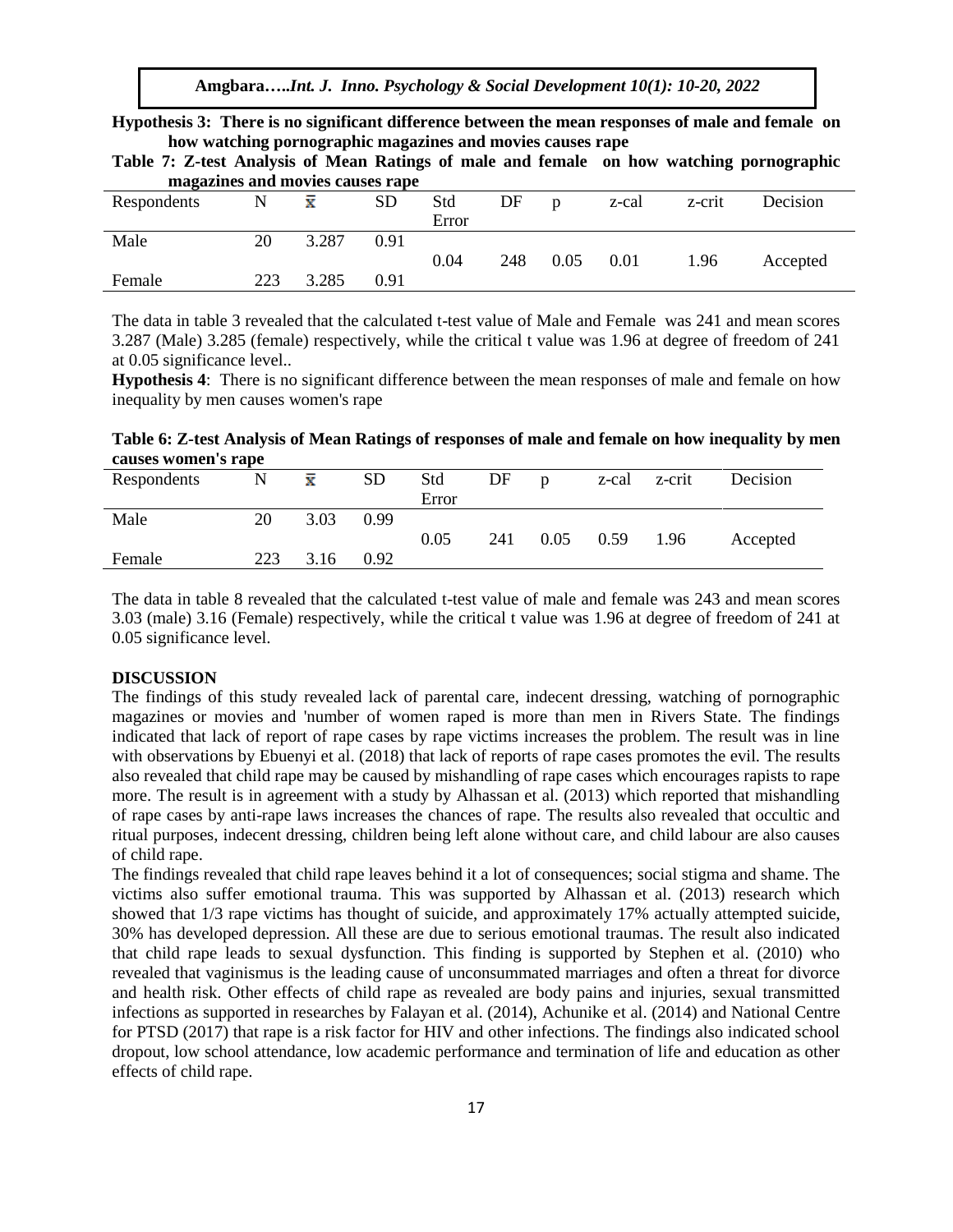#### **CONCLUSION**

Based on the findings of the study, the researcher concluded that most children who are raped lacked parental care, indecent dressing seduce men thus causes rape, the watching of pornography magazines or movies. Rape is a serious offence against humanity at large and women in particular, but child rape is a horror. It is very irritating o hear a news of a male adult raping a baby of few months old. However, nothing goes for nothing as the research has identified many reasons for such atrocious act against children in Nigeria which include; the mishandling of rape cases which seems as if the laws are protecting the rape offenders more than the rape victims, lack of reports of rape cases among other reasons. The effects of child rape according the findings are that many rape victims suffer shame and stigmatization, serious emotional traumas, sexual dysfunction among others which leave indelible marks on the lives and education the girl child. However, the researcher is quite optimistic that if the recommendations made in this study are followed religiously such as reporting rape cases to the appropriate quarters, and laws handling rape cases adequately among other points, that the dust of child rape shall settle.

Rape is a hurdle to economic development, a public health problem, and a violation of women's fundamental human rights. Rape victims tend to be silent as a result of humiliation and intimidation by the police, as well as the "embarrassment" of public acknowledgement. Rape is pervasive in Nigeria and is likely going to worsen if no steps are taken immediately to end this scourge. It is very worrisome that Nigerian females now lose their virginity through rape.

## **RECOMMENDATIONS**

- 1. There is need for counselors in every state chapter to provide general information to boys and men through media and dailies on rape and all sexual assaults as punishable crime in Nigeria.
- 2. Awareness during orientation programmes among students of tertiary institutions on disciplinary measures taken to perpetrators of rape, to serve as deterrents to other students.
- 3. Useful information regarding contacts and places where rape related cases can be attended to, so as to encourage rape victims to avail themselves for individual counseling.
- 4. Helpful information regarding rape, packages inform of fliers and pamphlets and made available to general public in such places as campuses, secondary schools, places of worships, women groups, disable homes and camps and to mention a few.
- 5. Open air and public sensitization on early warning and danger signs of risky behaviours resulting from rape, relevant medical tips and recovery strategies for rape victims through social-media.
- 6. Exclusive counseling sessions for girls and women specially in secondary schools, tertiary institutions of learning and places of worship across the state via the country. This will help to educate students on how victims can overcome rape related traumas.
- 7. The government through Ministry of Health on protection of girl child from rape in community, family and society at large should create awareness campaign programmes.
- 8. The government of Rivers State should endeavour to establish more health centres for Medicines San Frontiers, social worker and counselors to intervene in rape cases.
- 9. Counselors should set up programmes in all the levels of schooling, primary, secondary and to the tertiary level educating parents and guardians to look out for likely rape related risky behaviours in their children.
- 10. Mothers and guardians should be organize as not to keep their children into the hands of so-called trusted friends, neighbours and family member to avoid child rape etc.
- 11. Parents should be enlightened on the need to discuss sex related issues with their children, this can be encouraged by counselors by enlightening parents on the need to talk to their children so that they can understand the implications of being too familiar with people.
- 12. Children on their part should be made to be aware of how to protect themselves especially those that can speak.
- 13. Finally, counselors should encourage parents to report rape cases and take step to follow up such cases.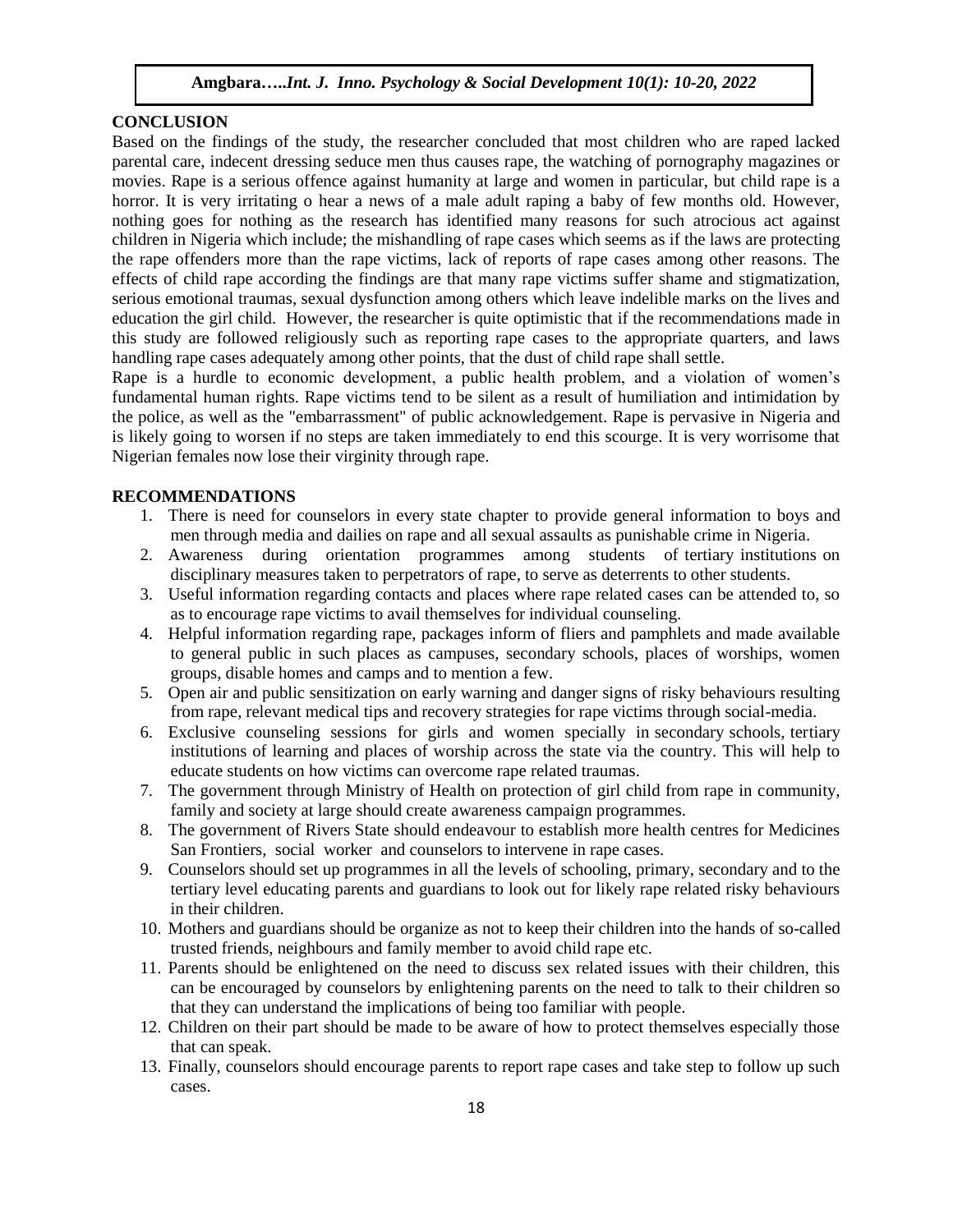#### **REFERENCES**

- Achunike, H. C., & Kitause, R. H. (2014). Rape Epidemic in Nigeria, Cases, Causes and Consequences and Responses to the Pandemic. International Journal of Research, Applied Natural and Social Sciences, 4(1), 31-44.
- Agbo, M. C. (2017). The Health & Educational Consequences of Child Labour in Nigeria. Health Science Journal, 11(1.486). Retrieved from<https://www.hsj.gr/archive>
- Agbo, M. C. (2018). A handbook on Special Education (Revised Edition). Nsukka: Chuka Educational Publishers.
- Akinade, E. A. (2010). Introduction to Modern Guidance and Counseling.
- Akinade, E., Adewilyi, T., Sulaman, A. (2010). Socio-Legal Factors that Influence the Perpetuation of Rape in Nigeria: Procedia-Social and Behavioural Sciences: 5,1760-4.
- Alhassan, et al. (2013). Child Rape. Who speaks for the victims. Retrieved July, 2014, from [https://www.hopefornigerianonline.com/childrape-who-speaks.](https://www.hopefornigerianonline.com/childrape-who-speaks)..
- Ali, A. A. (2018). Girls are especially at risk for child labour. Global Post. Retrieved July 30, 2018, from https://www.pri.org→stories
- Ayinde, E. A. (2010). Psychological Techniques in Helping Rape Victim: a roadmap to professionalization of guidance and counseling.
- Babalola, A. (2013). Re-examination of Rape and its Growing Jurisprudence Under International Law. Journal of Politic and Law; 6(4) 189-199.
- Bacher, K. J. (2001). From Prevalence to Prevention: Closing the Gap Between What We Know About Rape and What We Do, In Renzetti, C. M., Bergen, R. K., Edelson, J. L. (Eds), Source Book.
- Barlow, D. N., and Durand, V. M. (2009). Abnormal Psychology: An Integrative Approach U.S.A, Wadsworth Thomson Learning.
- CLEEN Foundation (2011). Cleen Foundation National Criminal Victimization and Safety Survey: Summary of Findings for Ekiti, Nigeria.
- Collins, G.R. (2007). Christian Counseling, A Comprehensive Guide. Mexico, Nelson Reference and Electronic.
- Eremie, M. D. (2009). Guidance and Counseling: A Comprehensive Approach. Erin Harris, (2017). Trauma Care Resource Guide. Eze, J. U., (2013). Family Counseling in School Setting.
- Foa, E. B., Keane, T. M., & Friedman, M. J. (Eds.). (2000). Effective treatments for PTSD: Practice guidelines from the International Society for Traumatic Stress Studies. New York: Guilford.
- Goleman, D. (1995). Emotional intelligence. New York: Bantam Books.
- Green, G. (2011). Developing trauma training for an indigenous community: Hopefully not seagulls. Australian Social Work. Vol. 64, No. 2, pp. 215-227.
- Greenberg, L.S. (2002). Emotion-focused therapy: coaching clients to work through their feelings. Virginia: American Psychological Association.
- Kaufman (2013). Cited Encyclopedia of Special Education: A Reference for the Education of Children, Adolescent and Adults with Disabilities and Other Exceptional Individuals.
- Mary Koss, (1991). Internal and External Mediators to Women's Rape Experience.
- Medicine San Frontiers (2012). Acquits Rape and Sexual Assault Analysis and Law. Available: http:www.acquitasources.
- Niekerk, Z. V. (2006). A Rape Crisis, Cape Town Trust Counseling Skills Course: qualitative evaluation,.etd,uwc.ac.za/xmluil../hhandle/.. Jvan%zonickerk\_MPSY CH\_2006.pdf?.../retrieved 9<sup>th</sup> June 2012.
- Onderko (2017). National Centre for Post-traumatic Stress Disorder (NCPTSD).
- Peters, T. O and Olowo, O. W. (2010). Causes and Incidence of Rape Among Middle Age and Young Adults in Lagos State, Nigeria. Research Journal of Biological Sciences. 5(10), 670-677.
- Rape Myths and Facts. (2012). Well.w.v.u.ed West Virginia University. Achieved from the original on 20 April 2017. Retrieved 7 November 2017.
- Spring Framework, (2019). http://Wikipedia.org>spring